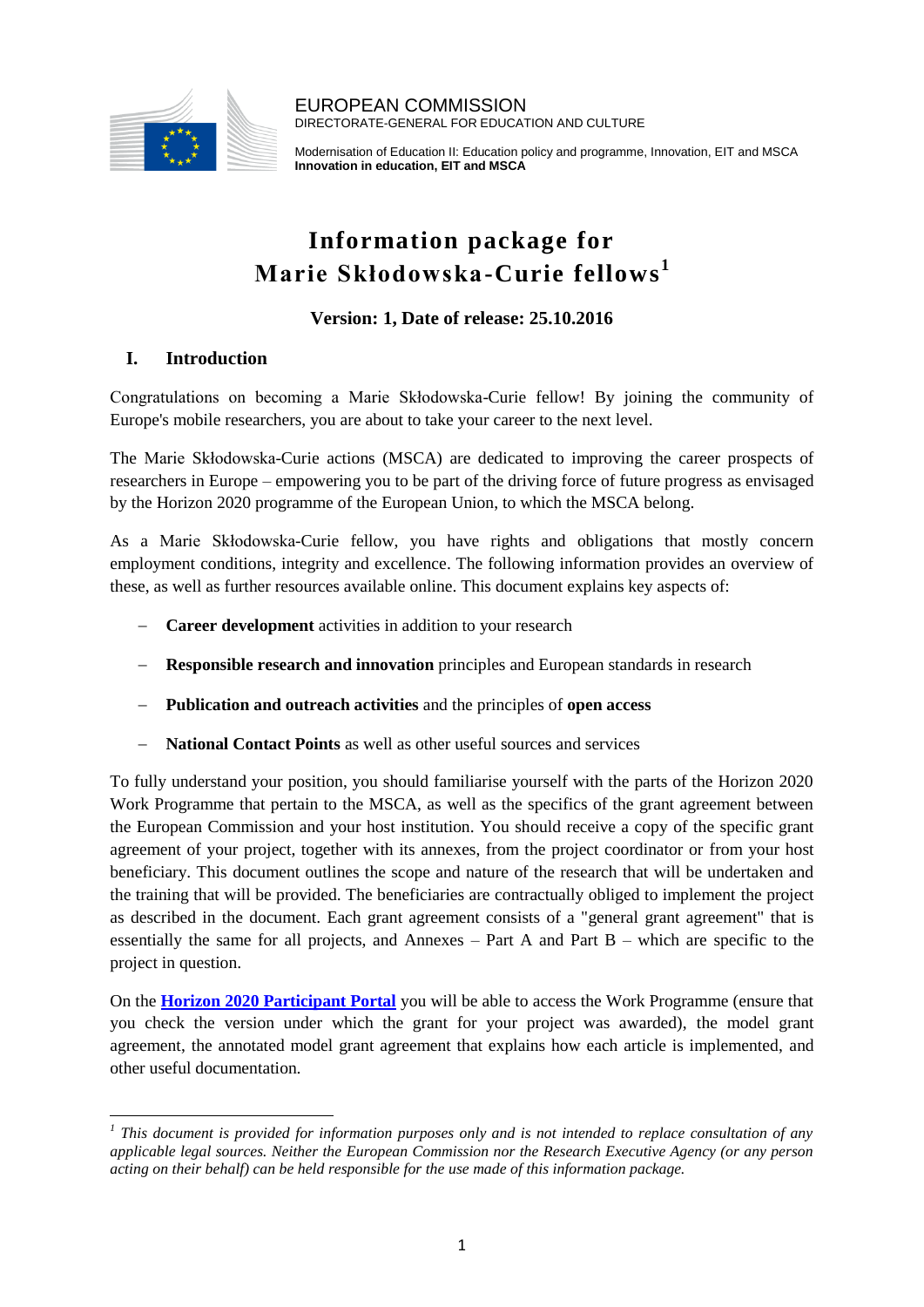## **II. Your rights**

Your employer is expected to support you and manage the MSCA grant in accordance with the provisions of **the [European Charter for Researchers](http://ec.europa.eu/euraxess/index.cfm/rights/europeanCharter)** and the **Code of Conduct for the [Recruitment of Researchers](http://ec.europa.eu/euraxess/index.cfm/rights/europeanCharter)**. These documents are addressed to researchers as well as to employers and funders in both the public and private sectors. They are key elements of European Union policy to make research an attractive career, by establishing some core rights and obligations.

The European Charter for Researchers should be your first reference to address issues relating to research freedom, ethical principles, professional attitude, accountability, and relations with your supervisor. The Charter also provides standards and guidance on non-discrimination, gender balance, and working conditions, as well as on intellectual property rights and other topics. The Code of Conduct for the Recruitment of Researchers on the other hand deals with matters of recruitment and selection, such as transparency or proper recognition of qualifications and mobility experience.

For your employer, the grant agreement that it has signed with the European Commission contains the obligation not only to take all measures to implement the principles laid out in the Charter and the Code of Conduct, but also to inform you about them. The employer is required to make its best effort to apply all of the principles set out in the Charter and the Code of Conduct. Some of these principles are also contractually binding, such as the obligation to ensure that you are adequately supervised.

#### **III. Your obligations**

Your status as an MSCA fellow also carries certain obligations, for example:

- Working exclusively for the action and receiving income for the activities of the fellowship only from your host organisation, or another entity participating in the action
- Ensuring visibility and recognition of received EU funding in communications, publications and patent applications<sup>2</sup>
- Informing the host organisation as soon as possible of any events, circumstances or changes in status that are likely to affect your fellowship
- Submitting an evaluation questionnaire and a follow-up questionnaire, at the end of your fellowship and two years afterwards

#### **IV. Non-research activities**

 $\overline{a}$ 

In line with the European Charter for Researchers, the MSCA put special emphasis on skills development and improving the career prospects of researchers.

Therefore you may undertake professional training and personal development activities during your fellowship, such as:

<sup>&</sup>lt;sup>2</sup> For all communication relating to the project, including publications and presentations, you are requested to ensure the visibility of the EU emblem, and to acknowledge EU funding, including the following text:

<sup>&</sup>quot;This project has received funding from the European Union's Horizon 2020 research and innovation programme under the Marie Skłodowska-Curie grant agreement No. [number]."

For infrastructure, equipment and major results: "This [infrastructure][equipment][insert type of result] is part of a project that has received funding from the European Union's Horizon 2020 research and innovation programme under the Marie Skłodowska-Curie grant agreement No [number]."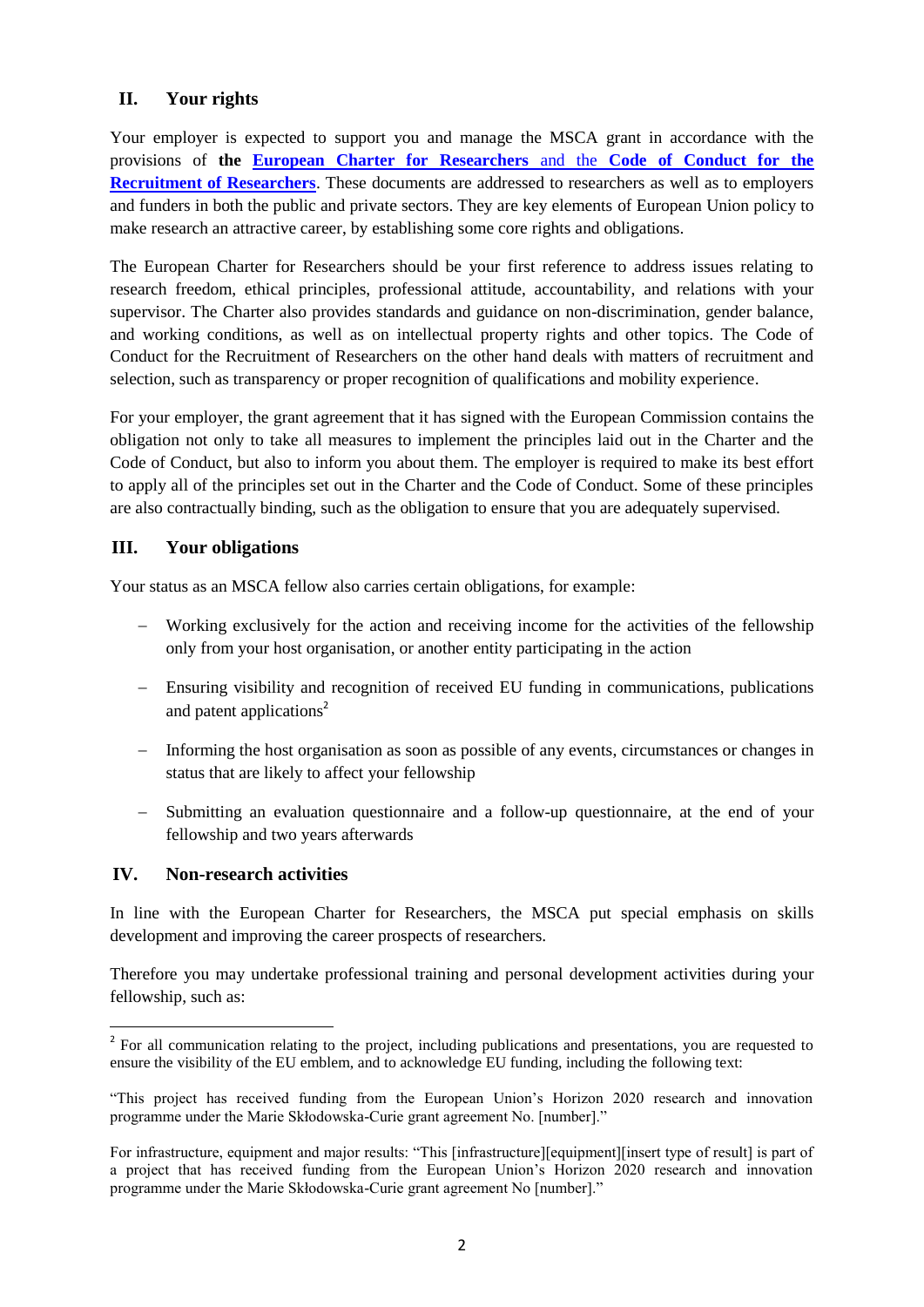- **Complementary training** in transferable skills such as proposal writing, patent submission, research management, or entrepreneurship
- **Attendance at conferences and workshops** to boost your competences and networking capacity
- **Outreach** activities to the public
- **Teaching** of students
- Learning a **foreign language**

Non-research activities are complementary and should not interfere with the research element of the project.

You may also join the **[Marie Curie Alumni Association](https://www.mariecuriealumni.eu/)** (MCAA) to connect with other fellows. Participation in MCAA is free of charge.

### **V. Career guidance and supervision**

Quality supervision and support from your host organisation are among the most important aspects of your fellowship and your critical rights as an MSCA fellow. Your supervisor(s) should be explicitly named in your contract. In addition, the grant agreement of your employer with the Commission contains the details of the supervision arrangements that were included in the proposal. Where supervision will also be provided by another institution, this should be clearly specified in the grant agreement.

Excellent supervision includes keeping records of progress and research findings together with regular feedback including written reports, as well as working in accordance with agreed schedules and milestones. If you feel that there is insufficient expertise or commitment to guide and support you in your research, you should not hesitate to voice these concerns clearly and in time to your employer (for example to your supervisor), or possibly to a National Contact Point (see below).

If those mentioned above cannot resolve the issue, please then contact the organisation coordinating the project, if this is different to your employer. Only in the exceptional cases where problems remain after this dialogue should you inform the relevant Project Officer at the Research Executive Agency (REA) of the European Commission. The coordinator of your project will have the contact details of this person. However, please raise the matter first with your employer or project coordinator (if applicable), before contacting the REA.

#### **VI. Responsible research, outreach and open access**

As an MSCA fellow, you should remain aware of the most important principles of Responsible Research and Innovation (RRI), to steer research and innovation towards addressing key societal challenges and meeting the expectations of European citizens. There are six keys to RRI: **Engagement** of all societal actors (researchers, industry, policy-makers and the civil society), **Gender Equality** in human resources management and in R&I content, quality **Science Education** for the next generation of researchers, **Open Access** to research results of publicly-funded projects, **Ethics** as a basis for increased social relevance and acceptability of research, and **Governance** – actions to mainstream RRI principles within organisations.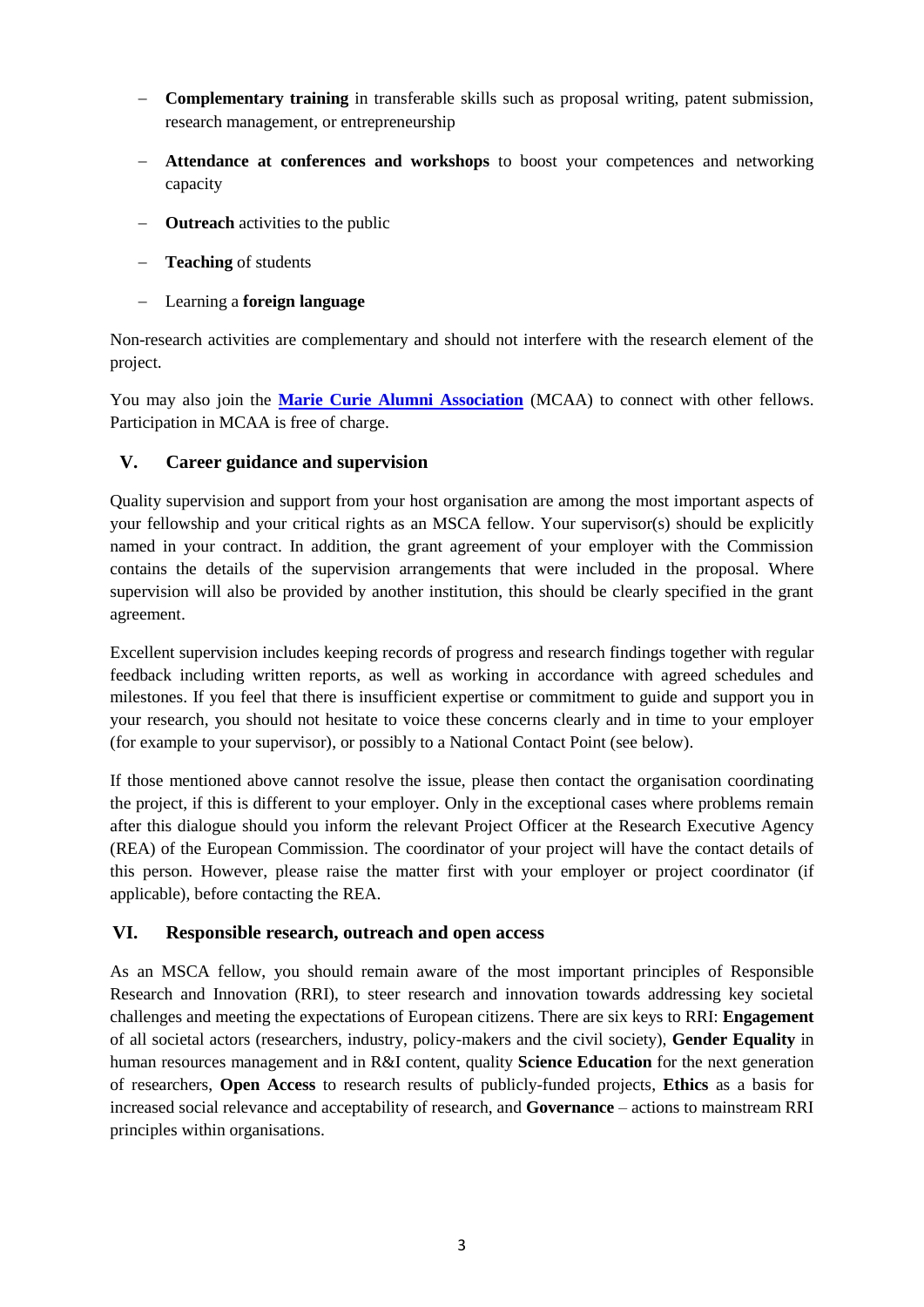In the context of RRI and good research practice in general, **openness and transparency** are paramount. In order to benefit the society at large, the products of your work will need to be disseminated and exploited through communication and publishing, as well as possibly transferred into other research settings. You might be expected to take part in your host's communication plan to ensure a high visibility of the funded research and to help maximise the impact of the results.

The RRI principles are also present in the definition of Horizon 2020 goals and criteria. The MSCA explicitly support **open access** to research results. This means that the peer-reviewed scientific publications resulting from MSCA funding will have to be deposited in repositories and available online free of charge. You can find out more about Horizon 2020 and open access by following the links in the "Online resources" section below.

Gender is also a cross-cutting issue within Horizon 2020, meaning that all funded researchers should reflect on how their own research may be significant for questions such as gender equality, groupbased discrimination, etc. One of the goals is to raise awareness of these issues among researchers, especially in cases when their projects are not centred on a gender-related problem, but might indirectly touch on one or more such issues.

MSCA beneficiaries are required to take all measures to promote equal opportunities between men and women in the implementation of the project, including in the recruitment procedure. They must aim, to the extent possible, for a gender balance at all levels of personnel assigned to the project, including at supervisory and managerial level.

As a successful researcher you should also be ready to take part in **promoting research** as a career choice, especially to the young. Engagement with the general public helps to promote the understanding of science and is also a way for you to better understand public expectations and concerns about science and technology.

## **VII. National Contact Points and other assistance and information services**

In case you need further clarification with regard to any of the aspects of your fellowship, you could either contact your supervisor or another representative of your employer, or any of the MSCA **[National Contact Points](http://ec.europa.eu/research/participants/portal/desktop/en/support/national_contact_points.html) (NCP)**. NCPs are national structures which are able to provide personalised support in the local language. Often, a specialised Contact Point with a long-standing experience will deal with the MSCA. NCPs in different countries are in regular touch with each other, so you will be signposted to the most appropriate source of advice.

In addition, **the European [Intellectual Property Rights Helpdesk](https://www.iprhelpdesk.eu/)** offers free-of-charge support on Intellectual Property matters to beneficiaries of EU-funded research projects.

For general questions about Horizon 2020, contact the **[Horizon 2020 Helpdesk](http://ec.europa.eu/research/index.cfm?pg=enquiries)** that will make sure that your question is addressed by the appropriate European Commission service.

Finally, the **EURAXESS – [Researchers in Motion portal](http://ec.europa.eu/euraxess/)** offers access to personalised help with relocation for internationally mobile researchers, through a network of EURAXESS Service Centres located across Europe. The portal also includes a range of other services, such as information and networking for researchers working outside Europe. The portal is periodically updated to include new features, so please visit it regularly.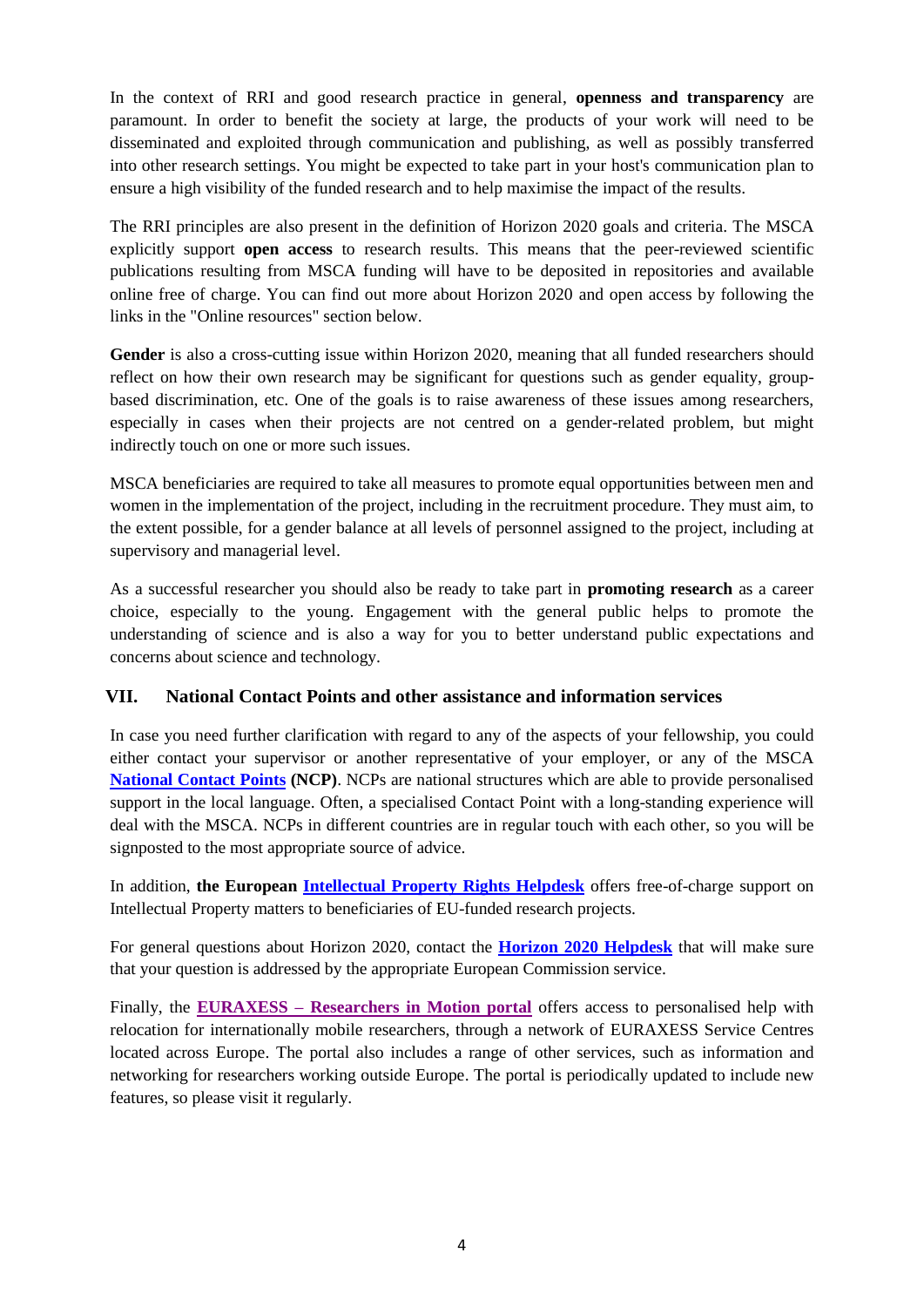#### **VIII. Online resources**

Marie Skłodowska-Curie actions website <http://ec.europa.eu/msca> Marie Skłodowska-Curie actions on Facebook <https://www.facebook.com/Marie.Curie.Actions> Marie Skłodowska-Curie actions on Twitter <https://twitter.com/MSCActions>

Marie Curie Alumni Association <https://www.mariecuriealumni.eu/>

Horizon 2020 website <http://ec.europa.eu/programmes/horizon2020> Horizon 2020 Participant Portal <http://ec.europa.eu/research/participants/portal/>

- $\rightarrow$  National Contact Points [http://ec.europa.eu/research/participants/portal/desktop/en/support/national\\_contact\\_points.ht](http://ec.europa.eu/research/participants/portal/desktop/en/support/national_contact_points.html) [ml](http://ec.europa.eu/research/participants/portal/desktop/en/support/national_contact_points.html)
- MSCA part of the Work Programme: see "Work Programmes" section and "Main WP" subsection under the following link:
- [http://ec.europa.eu/research/participants/portal/desktop/en/funding/reference\\_docs.html](http://ec.europa.eu/research/participants/portal/desktop/en/funding/reference_docs.html)  Annotated Model Grant Agreement: [http://ec.europa.eu/research/participants/data/ref/h2020/grants\\_manual/amga/h2020](http://ec.europa.eu/research/participants/data/ref/h2020/grants_manual/amga/h2020-amga_en.pdf) [amga\\_en.pdf](http://ec.europa.eu/research/participants/data/ref/h2020/grants_manual/amga/h2020-amga_en.pdf)
- $\rightarrow \text{Horizon } 2020$  Online Manual <http://ec.europa.eu/research/participants/portal/desktop/en/funding/guide.html>
- $\rightarrow$  Guidelines on Open Access in Horizon 2020 [http://ec.europa.eu/research/participants/data/ref/h2020/grants\\_manual/hi/oa\\_pilot/h2020-hi](http://ec.europa.eu/research/participants/data/ref/h2020/grants_manual/hi/oa_pilot/h2020-hi-oa-pilot-guide_en.pdf)[oa-pilot-guide\\_en.pdf](http://ec.europa.eu/research/participants/data/ref/h2020/grants_manual/hi/oa_pilot/h2020-hi-oa-pilot-guide_en.pdf)

#### EURAXESS portal

<http://ec.europa.eu/euraxess/>

European Charter for Researchers and Code of Conduct for the Recruitment of Researchers <http://ec.europa.eu/euraxess/index.cfm/rights/whatIsAResearcher>

#### Horizon 2020 Helpdesk

<http://ec.europa.eu/research/index.cfm?pg=enquiries>

The European Intellectual Property Rights Helpdesk <https://www.iprhelpdesk.eu/>